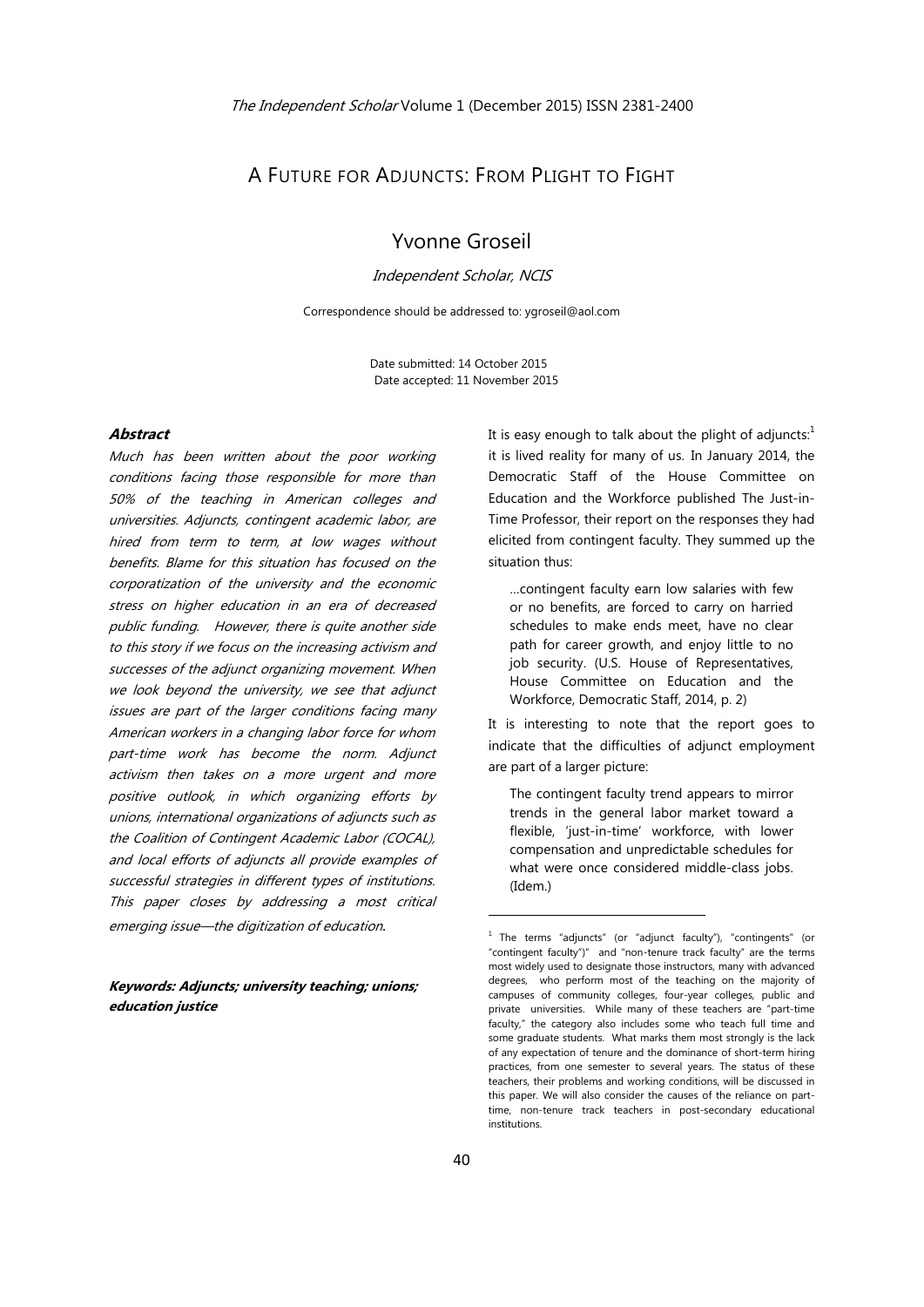Thus it seems that the plight of adjuncts might have continued unnoticed and unremarked for another twenty years or more if it were not for the growing ranks of fast food workers, retail part-timers, freelancers, car washers and other underpaid workers in a growing precariat<sup>2</sup> class.

The topic of this paper concerns our future as adjuncts, and how we will shape that future through the fight to improve conditions ; my own perspective is that of the anthropology of work, which includes the cultural, social, historic, economic and individual conditions and meanings of work as human activity. Our work as adjuncts is embedded in very large institutional problems: improving our conditions will necessitate changes to the structure and future of higher education, which are, in turn, entangled in political and economic issues that are grounded in fundamental visions of the future of our society. This is a topic of interest to everyone with a concern for the future of higher education in the United States. It is of special interest to many independent scholars who support themselves by teaching as adjuncts; in addition, many adjuncts, excluded from the institutional support that full-time faculty receive, pursue their independent scholarship on their own. The National Coalition of Independent Scholars provides invaluable assistance with access to resources and network support for adjuncts in these circumstances.

I begin by presenting some background of today's situation in higher education as it affects adjuncts, before moving outside the university to situate adjuncts as workers within the conditions of the contemporary meaning of work. Finally, I will highlight some of the gains adjuncts have made, and end with some thoughts on directions for present and future action. A very brief overview of the situation in the larger category encompassing both part-time and full-time non-tenure-track faculty is shown in Figure 1.

<u> Andrew Maria (1989)</u>

According to figures from the American Association of University Professors (AAUP) for 1975 through 2011, part-time and full-time non-tenure-track faculty accounted (as of 2011) for 70.8% of the faculty of 4,537 public and private post-secondary degreegranting institutions; these include community colleges, colleges, and universities (Curtis, 2014, p. 65). What is very telling is that not only has the percentage of full-time tenured faculty decreased in this period but, most significantly, the percentage of full-time tenure-track faculty (those who expect or aspire to obtain tenure) has been more than halved. In other words, there is proportionately less and less opportunity for full-time tenure-track employment, while the largest growth has been the two groups that lack job security and hopes for career advancement.

One of the most significant factors in the new world of higher education is not only the great number of contingent faculty, but also the major increase in administrators. According to a report by the New England Center of Investigative Reporting in collaboration with the American Institutes for Research, the number of non-academic administrators at post-secondary institutions (community colleges, four-year colleges, and universities) has more than doubled in the last 25 years, at a rate greater than that of student enrollment (Marcus, Jon, n.d.) The article includes a searchable table, $3$  which I used to examine the position of my own employers, Hunter College, City University of New York (CUNY) : the data are shown in Figure 2.

Between 1987 and 2011, full-time administrative positions went up 79.3% while student enrollment increased by 54.6%. These figures are not atypical, either for Hunter or for all the schools listed in the survey. Some are much worse, a few are a little better, but the overall trend is the same: large increases in administration and professional staff with moderate increases in student enrollment. Furthermore, predictions by the US Bureau of Labor Statistics indicate that the job market for postsecondary administrators is expected to continue growing. (U.S. Bureau of Labor Statistics, n.d.)

 $2$  The "precariat" (a portmanteau word combining 'precarious' and 'proletariat'), is a term first used by Guy Standing in "The Precariat— The New Dangerous Class" in Policy Network (May 2011) to describe people living in economic and social insecurity, with only short-term jobs, and "without a narrative of occupational development."

 <sup>3</sup> (http://college-table.wgbh.org/college\_local).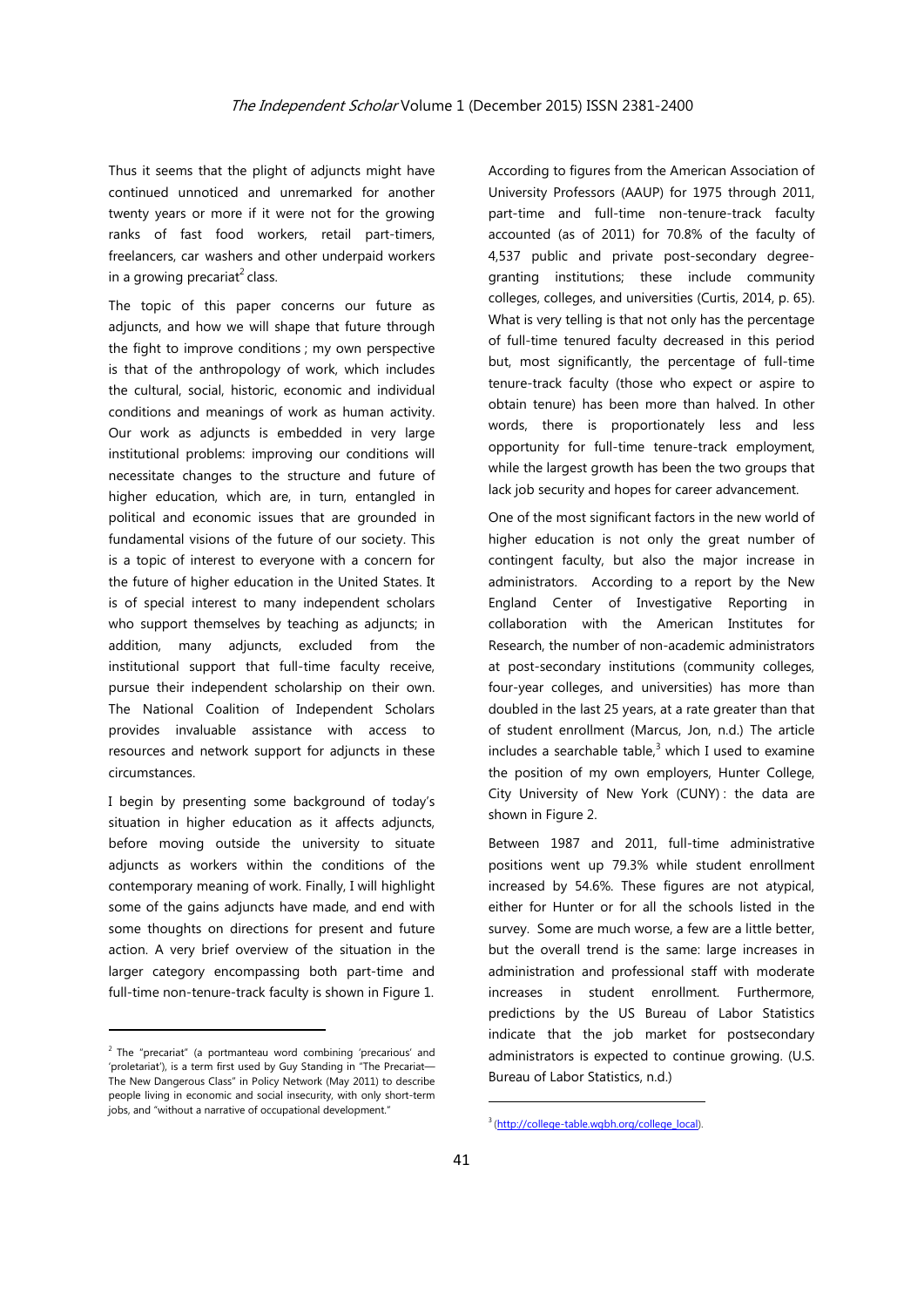## The Independent Scholar Volume 1 (December 2015) ISSN 2381-2400





Notes: Figures in this chart have been updated from those published by AAUP in 2013. 1975-76: Figures for full-time faculty are for 1975 and are estimated; part-time figures are for 1976. Source: US Department of Education, IPEDS Fall Staff Survey. Tabulation by John W. Curtis, American Association of University Professors, Washington, DC.

| <b>Administrative Growth</b><br><b>CUNY Hunter College, New York State</b> |                                     |                                                           |
|----------------------------------------------------------------------------|-------------------------------------|-----------------------------------------------------------|
| Full-time Administrators (1987)                                            | Full-time Administrators (2011)     | <b>Full-time Administrators</b><br>% Change 1987-2011     |
| 87                                                                         | 156                                 | 79.30%                                                    |
| Full-time Professional Staff (1987)                                        | Full-time Professional Staff (2011) | <b>Full-time Professional Staff</b><br>% Change 1987-2011 |
| 209                                                                        | 235                                 | 12.40%                                                    |
| Enrollment Total (1987)                                                    | Enrollment Total (2011)             | <b>Enrollment Total</b><br>% Change 1987-2011             |
| 11814                                                                      | 18259                               | 54.60%                                                    |

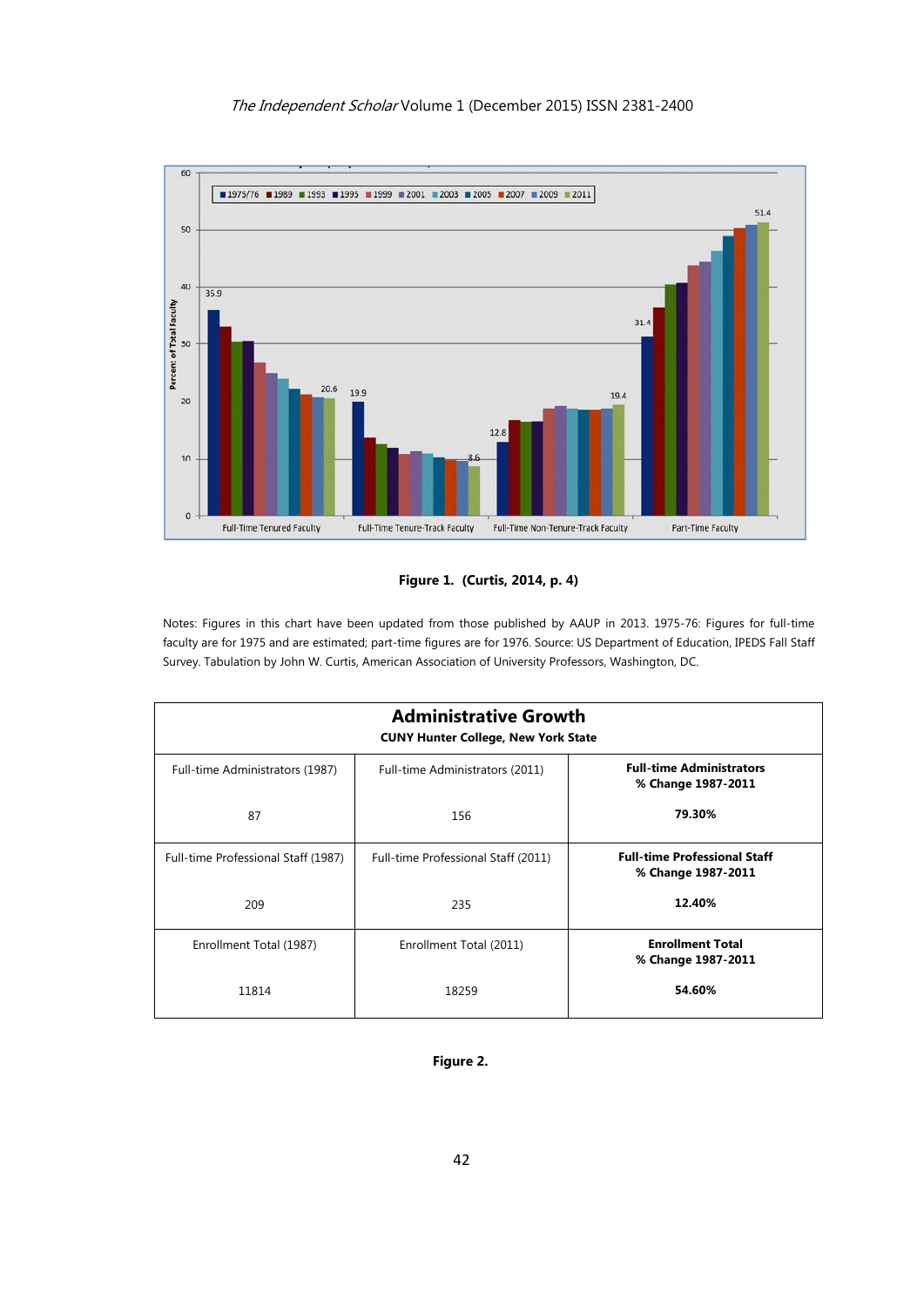According to the Occupational Outlook Handbook of the US Bureau of Labor Statistics, the job market for postsecondary administrators is expected to grow in the period of 2012-2022 at a rate of 15%, which is considered faster than average for all occupations. (U.S. Bureau of Labor Statistics, n.d.) The rate of growth for postsecondary teachers is also high (19% for the period) but the Bureau notes that most of those jobs are expected to be part-time (U.S. Bureau of Labor Statistics, n.d.).

The developments that we are seeing here in higher education, and especially in public higher education, are the results of global social and economic changes and they are intrinsically connected with developments in the world of work. Some of the major factors that have changed what we know as work are: the increasing influence of financial control in a post-industrial economy, globalization, and neoliberalism $4$  as economic theory and dogma, with its emphasis on austerity for the 99.9%. In such a world, education is reduced to the most utilitarian practices; it becomes focused on training for work, with the threat of joblessness hanging over students from pre-kindergaten (Pre-K) to graduate school. Competition between national economies, classes, and individuals becomes a dominant idea, leaving no room for cooperation or social support or the development of the individual. Schools are seen as an important part of this competition, and teachers are attacked for failure to achieve the rigid standards imposed upon them, even though support for education is cut and cut again in the name of reducing taxes and eliminating state programs. In the United States, this has been expressed in efforts to eliminate as much as possible the role of the federal government in education. There is now legislation in

Congress to decrease greatly the role of the Department of Education, and several of the Republican candidates for President have announced their desire to eliminate the Department entirely. (Bruni, 2015)

In this world, our present and possibly future world, there is no room for education in the humanities, for the development of critical thinking, for the flourishing of the arts or for the ideal of the richly developed human individual. Public higher education is especially badly affected, as those in office who control spending attempt to assess its value with evaluations of numbers of students who complete the degree within a stated time and the salaries of students after graduation. This is particularly true of the underfunded community colleges, now that there are proposals to provide "free" access to them for two years. Although some students may use that free time to prepare for 4-year colleges, much of the emphasis in the plans is focused on the courses designed to help prepare students for a workplace that requires more than a high school diploma, but not much more.

The corporatization of higher education has been exacerbated and accelerated by several factors, especially the current economics of neoliberalism and austerity, and political focus on reducing the size of government and the amount of expenditures on public programs. At the state level, state after state has reduced public funding of public higher education. This has resulted in higher tuition fees and more student debt, and it has also created situations in which the hiring of adjuncts becomes much more reasonable and economically efficient than hiring fulltime faculty. In addition, we must consider the political function of the debates about education in general as well as the attacks on higher education in particular. Issues of testing, Common Core, teacher training and assessment have become tokens in the political contests. While conservatives have always been wary of the general liberal intellectual bent of most higher education professors, current struggles over scientific issues such as evolution and climate change have become red flag political issues, with argument over whether—and if so how—they should be taught at all levels of education.

<sup>&</sup>lt;sup>4</sup> Neoliberalism and neoconservatism are two political/economic theories that have their basis in classical economic theory and in the social welfare liberalism that developed during the late nineteenth century. Both theories have their modern roots in the reaction to the counterculture of the 1960s as well as the economic stagnation of the 1970s. The focus of the neoconseratives tends to be on international affairs, where they support American military strength and its use to promote American interests abroad, especially the development of democratic regimes. Neoliberalism, on the other hand, while it advocates free trade, focuses more on reducing the size and activities of American government at home, reducing expenditures on social services, and encouraging privatization of many social institutions, such as schools and prisons.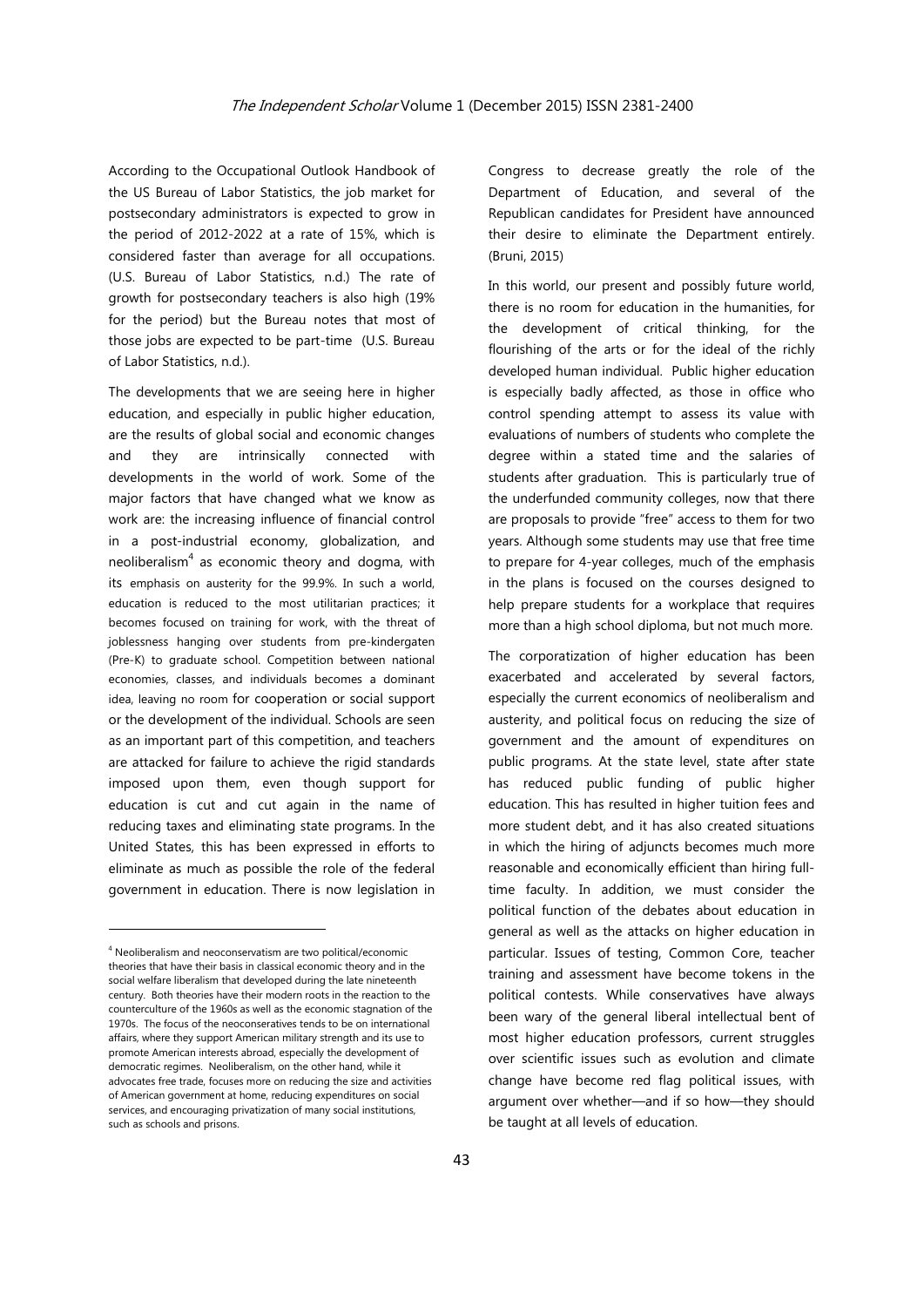Furthermore, education has now become a big business, as we can see in the development of charter schools. Charter schools are very profitable and their proprietors' have the political clout to make them even more so; efforts to reduce or limit the numbers of charter schools in New York have largely failed, and the continued reduction in funding for public schools only widens the gap. Textbooks, testing, and online materials are also very profitable; teacher training is affected by the requirements of testing and common Core standards and by the companies like Pearson which dominate the business of providing these materials.

Nor is higher education exempt from the spell of privatization. In New York State, we now have a plan in which properties belonging to the State University of New York (SUNY) can be used in joint activities with private companies. In this program, START-UP NY (The SUNY Tax-Free Areas to Revitalize and Transform Upstate New York) businesses are invited to relocate on public university grounds, with a 10-year tax-free period because it is believed they will increase industry-sponsored research and provide some business experience for students. (Myers, 2015)

Results of the program are so far rather meager: one year after Governor Cuomo announced the Start-Up NY program, a Forbes article referred to the program as a "bust" because few jobs had been created in spite of large state expenditures (Sinquefield, Rex, 2015). Proponents of the project say that it is too soon to judge and that there is continued support from participating universities. Another Forbes reporter wrote that a private institution, New York University (NYU) wanted to expand the program from upstate campuses to Manhattan. (Narea, 2015)

Although these factors may seem removed from the central issue of adjuncts, it is important to see them as the climate in which the adjunctification of the university takes place—a weakening of tenure and shared governance in which administrators take on more and more power, and the control of faculty over course content and university policies decreases. At the City University of New York (CUNY) the administration initiated widespread curriculum changes with its implementation of the Pathways Program over the protests of the faculty and their union, the Professional Staff Congress. The decrease in full-time professors protected by tenure who can object to the administration's efforts to control curriculum, and the increase in the number of adjuncts who have no job security and very little influence on course content, provide the perfect atmosphere for the administration's efforts to weaken shared governance. Although some adjuncts may serve on the Faculty Senate, their numbers are typically very low (for example, in the Hunter College Senate, 44 of the 100 members are full-time faculty while 13% are Lecturers (full-time), Lecturers (parttime), Adjunct faculty, all other part-time members of the teaching faculty who are not also serving in fulltime appointments, and non-faculty department member in the title series College Laboratory Technician and Higher Education Officer.

These figures give some idea of the influence of adjuncts in the Hunter Faculty Senate. These proportions are also typical for other CUNY colleges, while the University Faculty Senate has 120 full-time representatives and 16 part-timers. Furthermore, while increasing Senate membership for adjuncts would go some way toward improving their role in curriculum and internal institutional faculty affairs, it would not address issues of wages, hours, and working conditions which are best settled though collective bargaining.

When we look at all these factors, we come to see the connections between our lives as adjuncts, the institutions employing us and the larger context of global economic, political and social developments. As we begin to contest the role that confines us, we acknowledge our place in "the precariat," as described by Guy Standing in his post, "The Precariat—The New Dangerous Class" (2011): "[members of the precariat] have a more restricted range of social, cultural, political and economic rights than citizens around them." I believe that the term "precariat" very clearly identifies the lives of adjuncts both in terms of their economic conditions and as their role as part/not part of the university, where they do not enjoy either the rights, recompense, or status of the "citizens" who are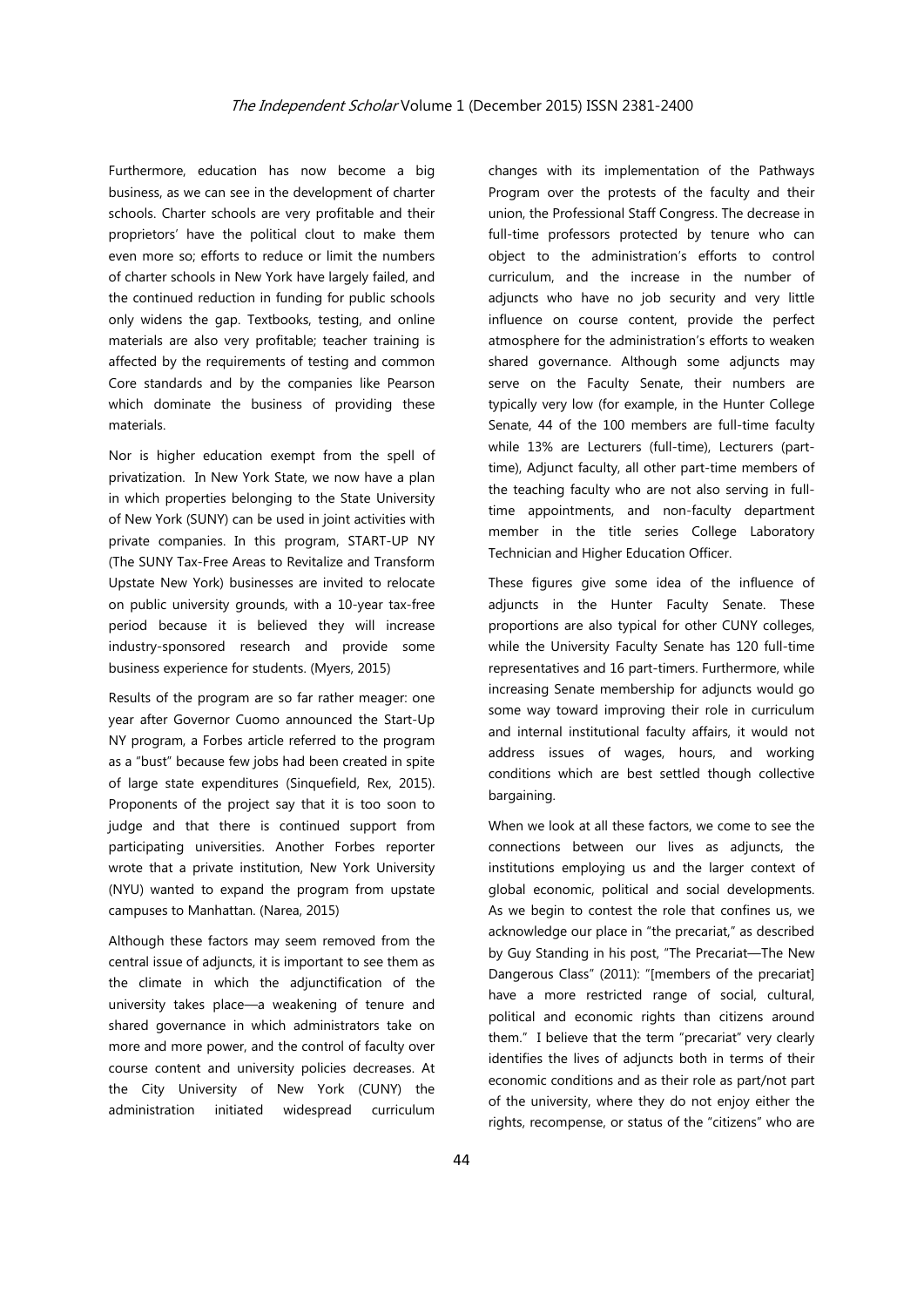the tenured faculty. Standing describes "the precariat's relations of production [as] defined by partial involvement in labour combined with extensive 'work-for-labour', a growing array of unremunerated activities that are essential if they are to retain access to jobs and to decent earnings." (idem.)

We see ourselves in this description when we think of all the unpaid work we do in class preparation, syllabus development, grading and correcting papers, as well as meeting with and advising students, although our wages are based only on actual teaching hours, and the tenured faculty sometimes like to say that "all adjuncts do is teach." As Standing points out, "… [A member of the precariat] has to allocate so much time to handling bureaucratic demands, to chasing one short-term insecure job after another," which has the ring of familiarity to adjuncts. And, he adds, the worker has to devote time and energy to "learning new bags of tricks called 'skills' that could become obsolescent before they have a chance to use them." (Idem.) Adjuncts are increasingly required to learn (usually at their own expense of time and money) how to use social media in teaching, to keep up with changes in the platforms that support their classwork, and to develop online classes or whole online courses in order to maintain their adjunct positions. This is another sign that we are members of the precariat, and another area in which we adjuncts have to extend our fight.

This is not limited to New York City or the United States, but it is part of the global reshaping of the economy and of education, with universities in Europe and Latin America also facing similar conditions (Rhoads and Torres, 2006): Marina Warner has written an article in the *London Review of Books* about the effect of the increase in administrative control over universities on scholars and teachers in England (2015), and at the August 2014 meeting of the Coalition of Contingent Academic Labor (COCAL) there were more than 200 registrants, representing institutions in the United States, Canada, Mexico, and Argentina.

#### CHALLENGING PRECARITY

Thus we see that we are not alone and that the problems adjunct face are part of a much larger, world-wide, socio-economic and political configuration. How, then, have we lived up to the promise of this paper to move beyond plight to fight? How is the recognition of our precarity a step forward? Most importantly, precarity is not the selfinvolved, self-pitying concept that is plight; precarity is an objective condition that affects millions of people around the world. It is the result of specific decisions and programs by people in power and, as such, it is amenable to change. Once we recognize precarity, we begin to move beyond plight to fight. It is a big fight, circling out from our own immediate issues to involve many other people and to call for major social and economic changes. We can begin by challenging the conditions of our employment as adjuncts. There are also specific actions we should take as independent scholars. Finally, as individuals and citizens, as adjuncts and independent scholars, we can move forward to challenge the basis of precarity in many areas (see Table 1).

#### **Challenge to the Conditions of Employment in Higher Education: Organization**

- **Professional associations**, e.g.: American Association of University Professors (AAUP) Modern Language Association (MLA)
- **Adjunct associations**, e.g.: New Faculty Majority (NFM) Coalition of Contingent Academic Labor (COCAL)
- **Unions**:
	- Institution-wide unions
	- Union of all faculty, full- & part-time
	- Local branch of national union
	- Adjuncts-only union
	- Graduate students unions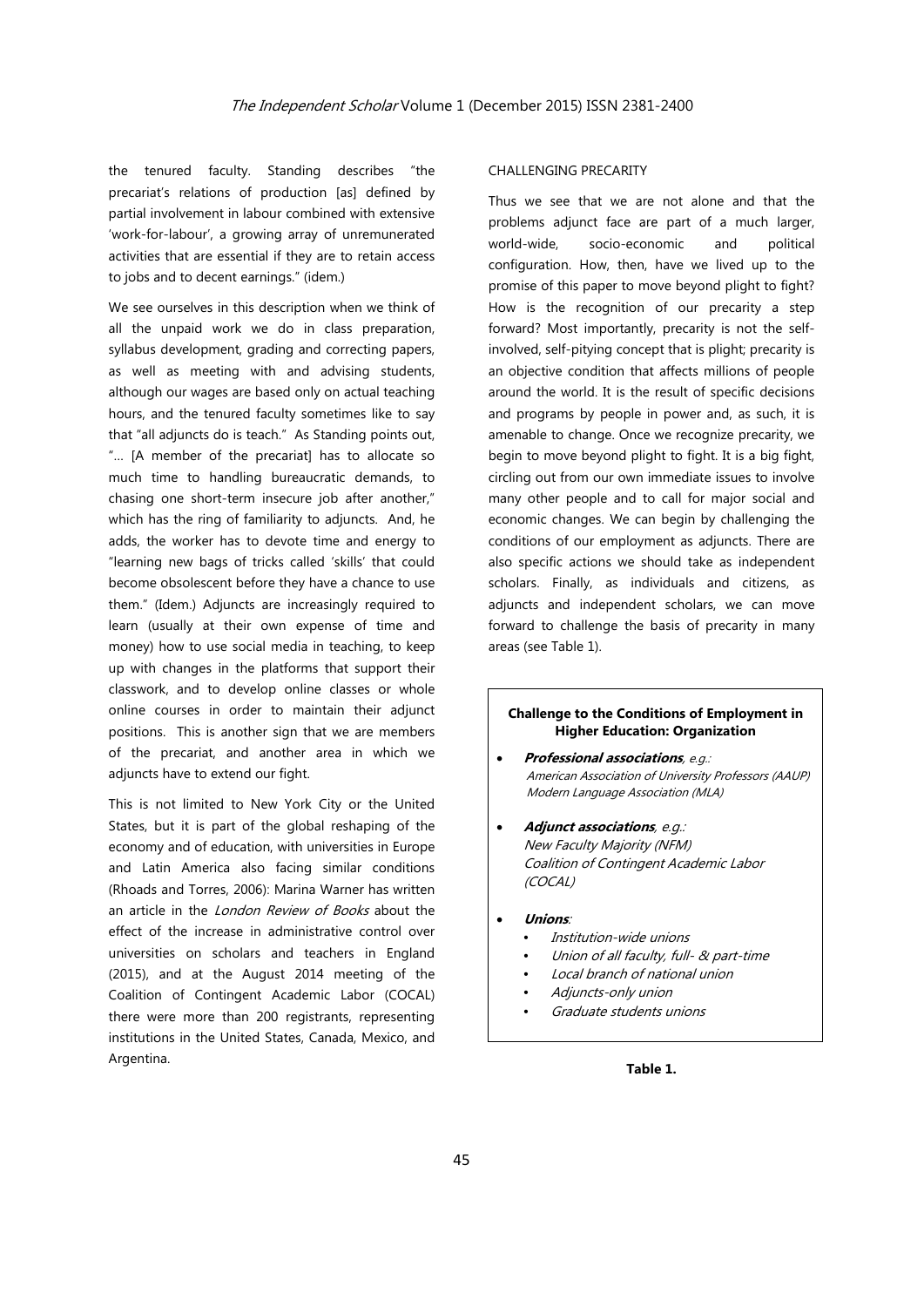The professional associations of some disciplines have begun to address issues of contingent academics in recent years, largely because their PhD members have found it increasingly difficult to find full-time, permanent work and their graduate student members have become increasingly vocal. To cite ony two examples, The Modern Language Association has issued a recommendation for a \$7,230 minimum salary for adjuncts for a three-credit course (MLA, n.d.); and the American Anthropological Association, of which I am a member, has made some moderate efforts in the direction of recognizing the issues of contingent faculty, with articles in the peer-reviewed journal Anthropology of Work Review (e.g. Sharff and Lessinger, 1995) as well as papers and proposals presented at annual meetings. On a broader scale, the American Association of University Professors (AAUP) has instituted a One Faculty Campaign to help their chapters and collective bargaining units make gains for contingent faculty.

There are also several national membership adjunct associations, such as the New Faculty Majority (NFM) and the Coalition of Contingent Academic Labor (COCAL), which are important sources of information and as support networks, especially if your school does not have an active adjunct organization yet. The New Faculty Majority (NFM), founded in 2009, works to improve the quality of higher education by improving the working conditions of adjuncts who are now the majority of the faculty in most institutions of higher education. The organization's motto is "Faculty Working Conditions are Student Learning Conditions." NFM's activities include research and education about the status and role of adjuncts, advocacy, and information about significant legal cases affecting adjunct organization. NFM is the coordinator of the annual event, Campus Equity Week, during which adjuncts participate in events to publicize their role and their demands for equity on each campus. $5$ 

The Coalition of Contingent Academic Labor (COCAL) is an organization of North American activists working to improve the working conditions of all non-tenured

<u> Andrew Maria (1989)</u>

faculty, including graduate students. The organization had its start in 1996 at a conference of contingent workers that was held in Washington DC, concurrently with a conference of the Modern Language Association. The founding group expanded membership and developed the organization from its base on the East Coast to become an international organization whose conferences draw participants from the United States, Mexico and Canada. $67$ 

Unionization is, I believe, the most productive path to take for adjunct progress, not only because the social and economic scope of the problems fall within the realms addressed by union action, but also because collective bargaining gains can be much wider and stronger than just wages. They can extend to conditions of employment, job security, training and many other issues, and they can be readjusted as conditions change. That said, there are many different forms that adjunct unionization can take and this paper can only offer a review of the principal ones. I urge you to look into the variety of unionization possibilities if your institution is not already organized, and to investigate the possibilities for adjunct action within your own union if you are already a member of one.

In some institutions, such as CUNY, there is one standalone union which is institution-wide and includes both full-time and part-time faculty. The large size of a combined union is effective in negotiating with the huge, complicated administrative structure of CUNY, which is funded both by New York City and State governments. However, there are internal tensions between full-time and part-time faculty within the union. I have advocated for the adoption of the motto: "One Faculty, One Union.." because I feel these conflicts weaken the union as a whole as well as

<u> Terminal de la propincia de la propincia de la propincia de la propincia de la propincia de la propincia de l</u>

<sup>5</sup> More information can be found at their website http://www.newfacultymajority.info/.

<sup>6</sup> Their next Conference will be held in August 2016 in Canada, at the University of Alberta. Additional information about the organization can be found at their website  $\frac{http://cocalinternational.org/index.html}{http://cocalinternational.org/index.html}$ .<br><sup>7</sup> These are only two sources for news about activities and organization of adjuncts, but a quick search of the Internet will bring you to many other groups and individual blogs, important sources for information as you build your adjunct association on your campus. One of the most vital sources of information about international adjunct activities and issues is COCAL Updates, archived at http://precaritydispatches.tumblr.com/COCAL-Updates-Archive.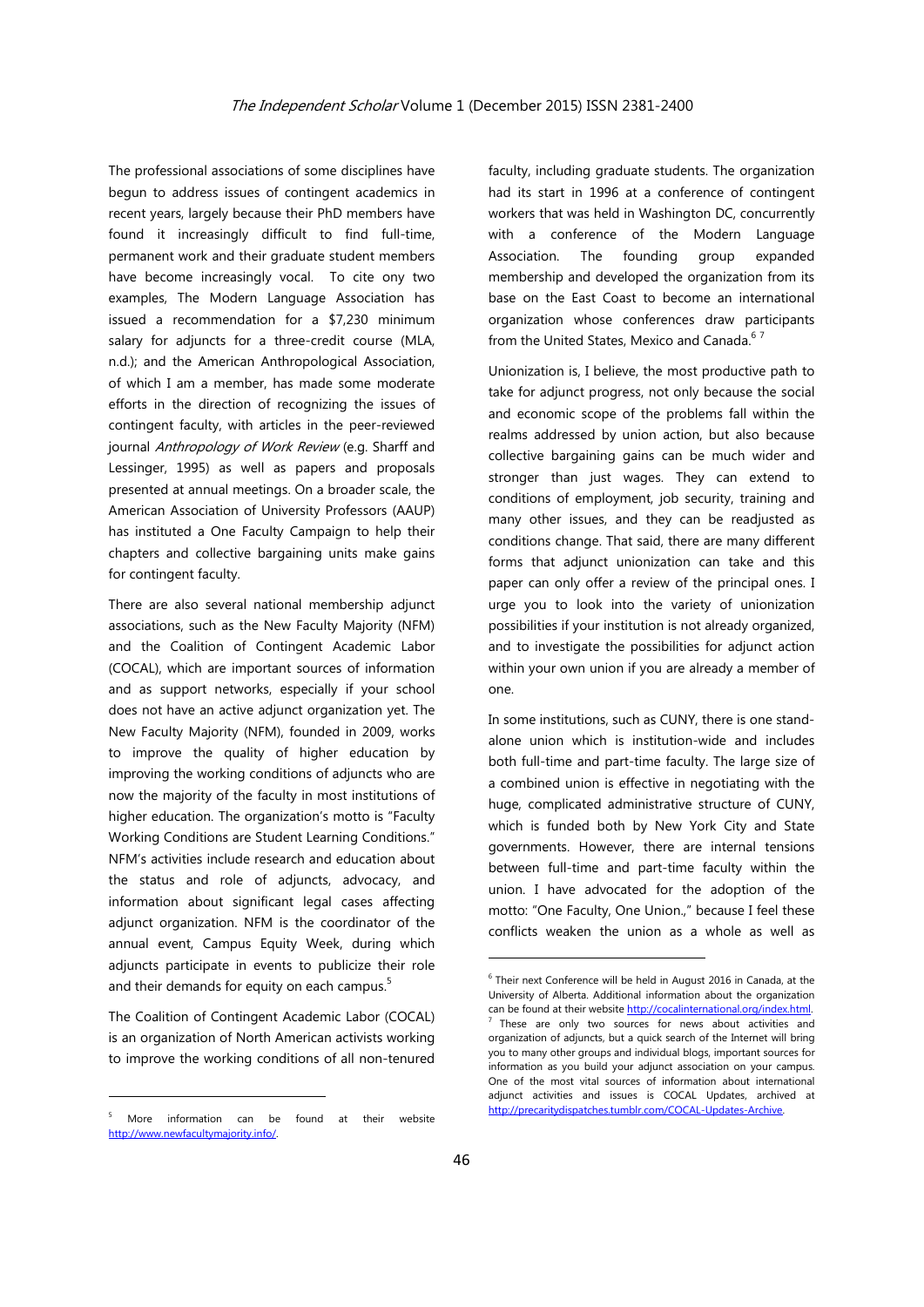requiring an ongoing effort by adjuncts for status and equity within the union. This struggle continues.

There are some adjunct unions which have been formed as local branches of national unions, such as the Kaplan Teachers Union in New York City (Newspaper Guild) and the New School, a private university in New York City (United Auto Workers). The adjunct faculty at Tufts University decided to join the Service Employees International Union (SEIU) which is conducting an "Adjunct Action Campaign" in the Boston area. In this "metro campaign," the goal is to organize all or most of the adjuncts in universities in a given area, thus arriving at a position from which they can dominate the discussion of wages and working conditions.

Some adjuncts tend to reject unionization efforts either out of fear of reprisals by the administration (an anxiety commonly met in all organizing campaigns) or because they identify as "professionals" and do not want to be connected to what they perceive as "bluecollar" activity. This identification with the professorial class, in spite of the actualities of their working conditions and experience, can be described in terms of Marxist theory as "false consciousness" in which individuals' self-image chides the reality of their exploitation. The stigma and lack of status associated with being an adjunct in many institutions lends itself to the denial of the low esteem associated with this condition and an effort to see oneself as part of the higher class. Although this is a topic for a future paper, it is mentioned here as a factor that activists have to acknowledge as they attempt to organize on their campus.

One of the most energetic and broadest organizing efforts currently underway is the growing organization of graduate students who share the insecurity, low pay and lack of benefits or advancement with adjuncts and the non-tenure-track faculty. Graduate students are now a significant part of the contingent picture, with the AAUP reporting them as 19.3% of the instructional staff in 2011 (Curtis, 2014, p. 1). Their efforts are significant, not only because of the gains they are able to make for graduate students but because it appears that they may be able to invigorate the labor movement by creating unions focused on organizing the unorganized rather than just servicing members. (A. Rhoads and G. Rhoades, 2005; (Kitchen, 2014)

As we consider these efforts at organization to improve the conditions of adjuncts, there are some areas which are especially critical for independent scholars. (Table 2)

### **Of Particular Importance to Independent Scholars**

- Recognition of scholarship by the departments and/or by the institutions in which we teach
- Funding for professional development (travel, conferences) especially if our work is outside the department in which we teach
- Control of the online courses and materials we develop

### **Table 2**

It is important that we aim to improve the recognition of all adjuncts as more than people "who just teach." Areas that are particularly significant for independent scholars include recognition of our research and publications, so that they are on a par with those of our full-time colleagues. We should also seek to obtain funding for research by the institutions in which we teach, and their support for adjuncts who seek outside funding for professional development, travel, conferences, and research expenses. Finally, as there is more emphasis on the development of online classes and whole courses, adjuncts must be vigilant about securing protection for their work as well as obtaining recompense for the time spent in development and the provision by the institution of the necessary technical help and equipment. The recent contract at the New School (UAW, Local 702) includes such language to provide for specific additional payments, such as when a teacher converts a course previously taught in the classroom to an online course.<sup>8</sup>

<u> Terminal de la propincia de la propincia de la propincia de la propincia de la propincia de la propincia de l</u>

<sup>&</sup>lt;sup>8</sup> The AAUP provides Sample Policy and Contract Language on Distance Education and Intellectual Property as well as other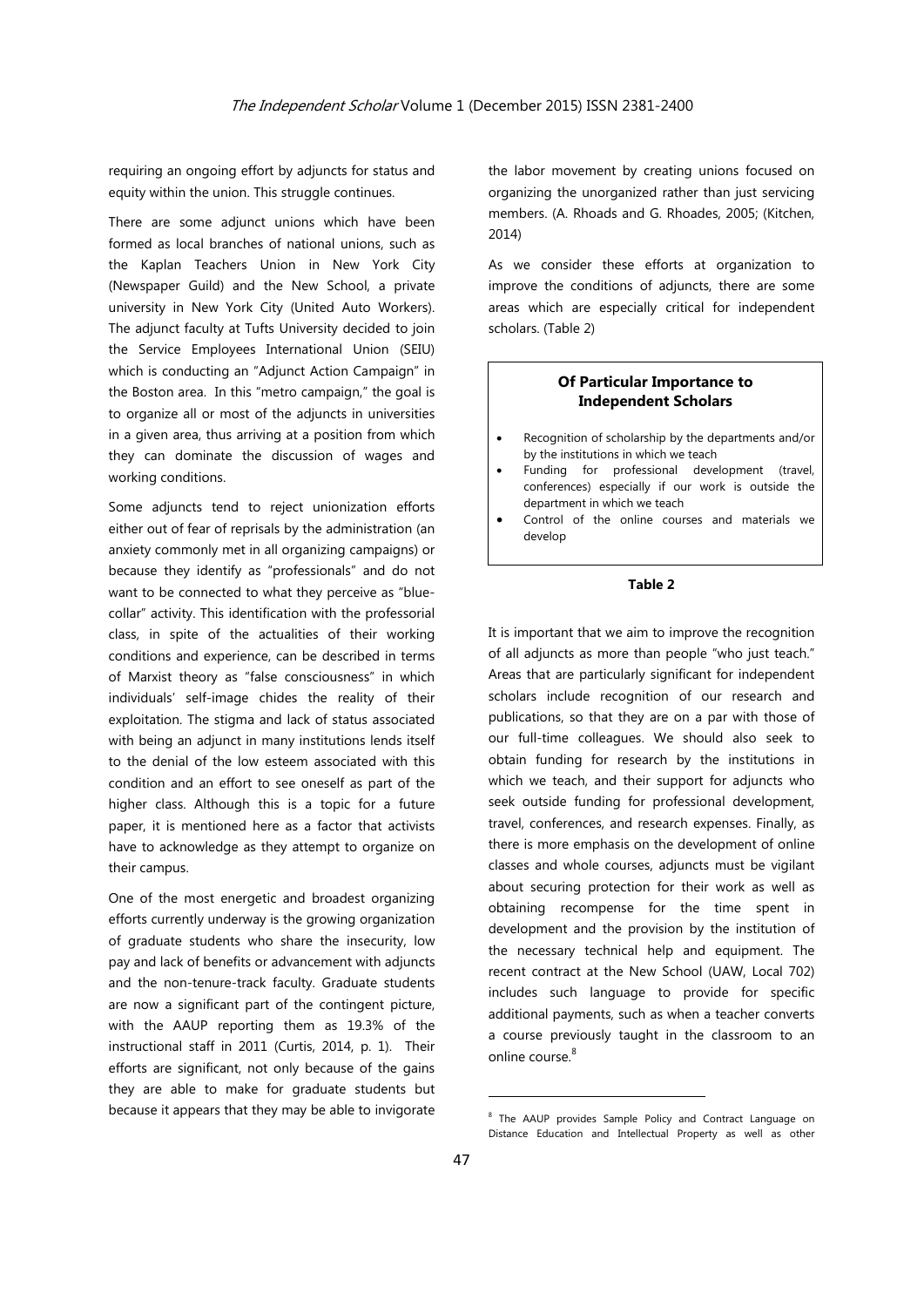There is also a more general 'to do' list, and we can all find some little piece of it that we can focus on and thus start unraveling the cocoon that shrouds adjuncts in silence and invisibility in the world of higher education.

# **All of Us**

- Surveys
- Organize a union if we don't have one
- Be active in our union if we do have one
- Join adjunct organizations such as NFM, COCAL
- Create wider awareness of adjunct conditions
	- Bring up adjunct issues at our professional associations
	- Raise adjunct issues at any political organizations to which we belong
- Build alliances
	- Find allies in our own department/institution
	- Make alliances with student and graduate student organizations
	- Develop alliances with others who have a stake in higher education

#### **Table 3**

#### TAKING ACTION

A good way to start taking action is by surveying the needs, conditions, and goals of the adjuncts at your institution. It is fairly neutral, i.e., not overtly organizational, and it is a good way for adjuncts to get to know each other and to discuss common concerns. For those of us who remember the days of Women's Liberation, the "consciousness raising" discussions usually led to some action plan. In the same way, drawing up survey questions, circulating

<u> 1989 - Johann Barn, mars ann an t-Amhain an t-Amhain an t-Amhain an t-Amhain an t-Amhain an t-Amhain an t-Amh</u>

the survey encouraging people to respond, and then finding a way to publicize the results, perhaps in an adjuncts meeting or an online mailing list, may be the spark that leads to further action. The needs and aims of the adjuncts in each college vary so widely that it is important to survey them to see where your efforts at organization should lead. Surveys are also an excellent way to identify and recruit adjunct activists as well as to develop contact lists.

Organization is essential: as the analysis of the adjunct condition has shown, it is not just an individual problem for one person, or on one campus. The issues are national and even international. If there is no union in your institution, and if forming a union is too big a step right now, start with forming an adjuncts group where you can discuss areas of common concern and investigate activities appropriate to your campus. Conditions will vary from department to department and group discussions can lead to some ideas for improvement and suggestions of best practices, such as listing all the adjuncts' names and office hours on the department website, or suggesting that adjuncts be invited to attend department meetings.

If your institution has a union, become active in it and develop an adjuncts committee if one does not already exist. Your adjuncts group can formulate specific items for the union to gain for adjuncts in bargaining sessions, such as job security (guarantees of continued employment after a specific number of terms), health insurance, payment for last-minute cancellation of courses, and provisions for the development of online courses.

In addition to your union activities, it is good to join larger organizations like NFM and COCAL, where you can find information about adjuncts' activities in other places, get new ideas, and broaden your view of the adjunct struggle. The newsletters of adjunct groups also provide important information about significant court cases and rulings of the National Labor Relations Board that affect adjunct organization.

We have to work to create awareness of adjuncts, the work we do and our working conditions. The general public is unaware of the role adjuncts have in teaching

Resources on Copyright, Distance Education, and Intellectual Property on their website www.aaup.org.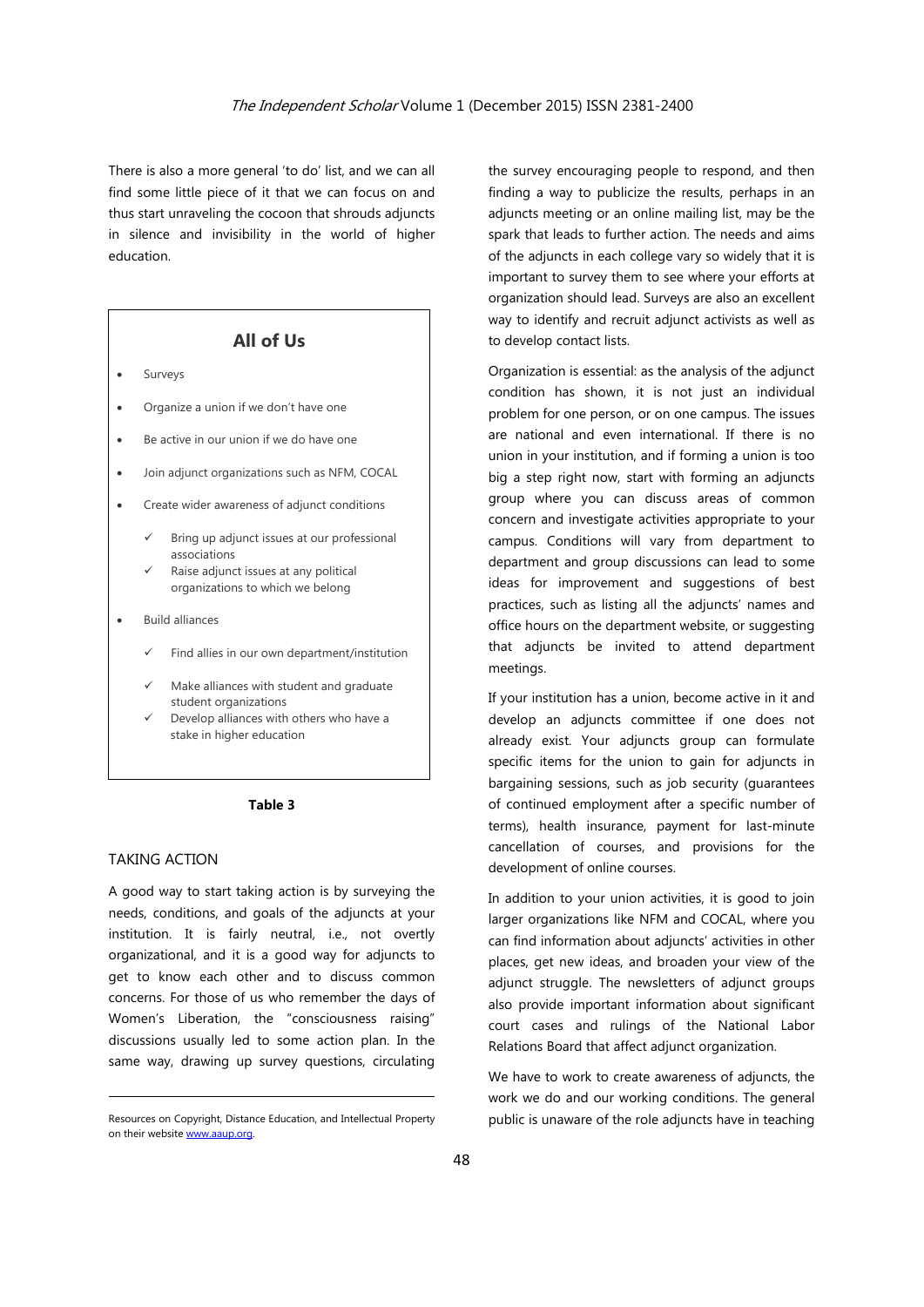the majority of classes at most institutions. The parents of many of our students, and our students for the most part, do not realize how often the "professor" standing in the front of the classroom lacks decent pay, benefits, and job security. The more we talk about adjuncts' problems in our professional organizations, and the more we raise these issues with our elected representatives, the stronger our organization becomes.

Alliances are extremely important: make alliances with students—they often do not know the issues confronting adjuncts and they are usually very sympathetic and supportive when they learn about them (to paraphrase the NFM Motto: "Our working conditions are their learning conditions"). Make alliances with the full-time, tenured faculty: they are not the enemy, although sometimes they seem like an obstacle; some will be supportive. Make alliances with graduate students, many of whom will be the adjuncts of tomorrow and who are already suffering the same working conditions if they are employed as teachers.

Make alliances with all stakeholders: parents who pay the tuition, students and taxpayers who pay for these exorbitant administrative costs, groups that oppose privatization of education at every level, elementary teachers who oppose the drive to teach to the test, and all progressive social movements and professional academic organizations. As the leaders of the Chicago teachers' strike say:

We were determined to change the discussion about public education to focus on our students […] The dialogue about public education can no longer simply assume that teachers are the problem, that no other issues exist. Parents will not be passive actors when it comes to policies that affect their children. And we showed that teachers unions are not merely protectionist organizations but can be a progressive force for education justice. (Bradbury, Brenner, Brown, Slaughter, Winslow, 2014, pp. 2–3)

"Education justice"—now there is a goal we can rally around. The political and economic outlook is gloomy followed by dismal. The attacks on education, especially public education, have become the focus of the neoliberal drive to destroy the economic and social position of most workers and reduce us all to the precariat. I think that many people who support and repeat the rhetoric of privatization really think that they will be exempt from the deluge, that they enjoy some kind of special status. When they wake up it will be too late. But that is material for a dystopian novel, not a plan for those of us awake, aware, and ready to act.

## CONCLUSIONS

There is a lot to be done, but the good news is that beginnings have been made and there are directions in which we can move. We have the numbers and, if we have the will, we can not only improve our own conditions but also take part in the process of creating a better and more just society as well as a meaningful and humanistic higher education. As the Chicago teachers said, the fight is for much more than our own needs.

Yes, it is a lot of work, unpaid work at that, but my experience has been that it is more fun to be a troublemaker than to be a victim. I have found that in social movements—community organizing, civil rights, antiwar protests—there is a great energy that makes us grow. I believe that adjuncts today are on the cusp of being able to turn their frustration into that kind of positive action and help to make wide-ranging social change.

© Yvonne Groseil 2015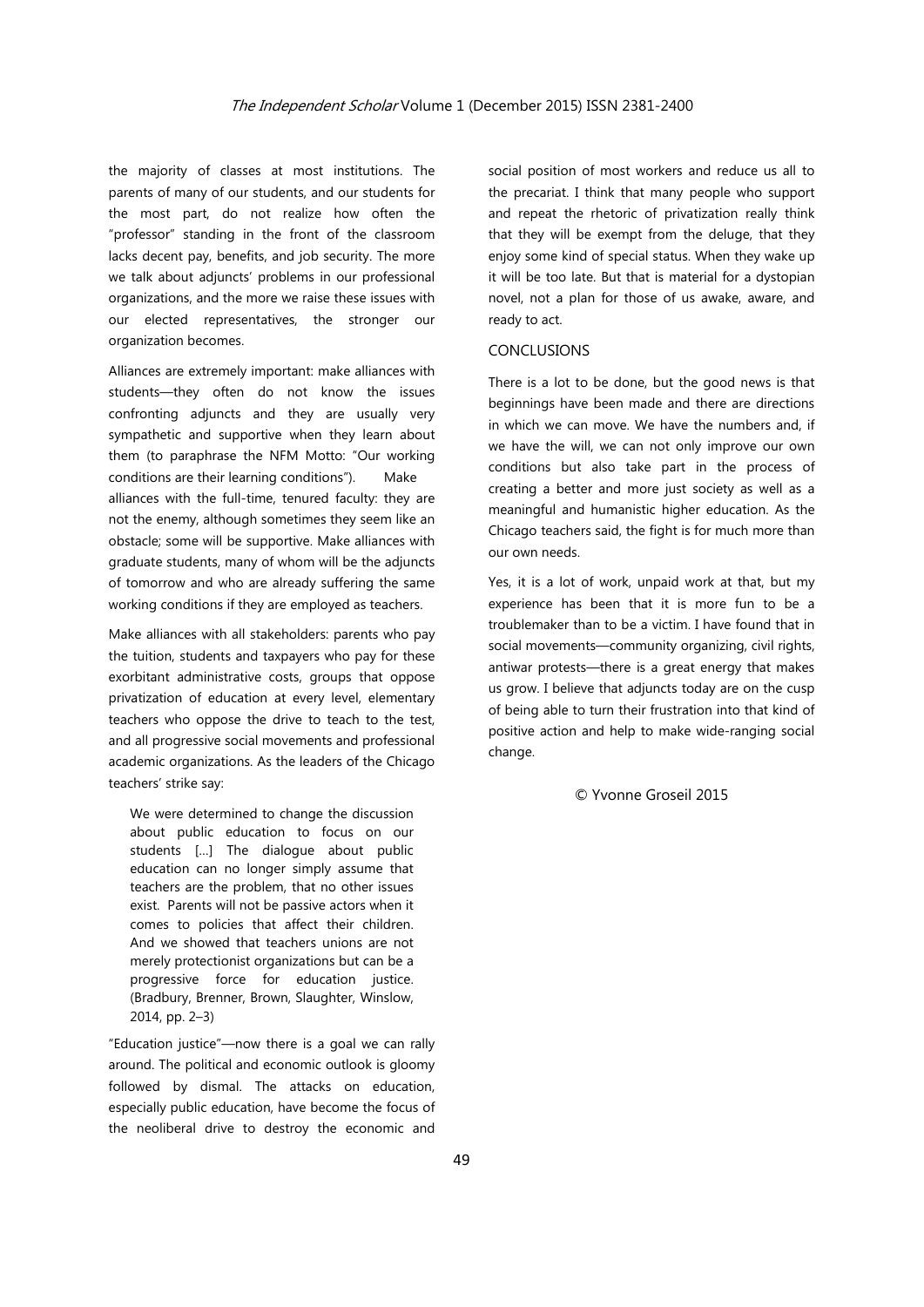## WORKS CITED

- Bradbury, Alexandra, Mark Brenner, Jenny Brown, Jane Slaughter, Samantha Winslow. (2014). How to Jump-Start Your Union: Lessons from the Chicago Teachers. Detroit, MI and Brooklyn, NY: A Labor Notes Book.
- Bruni, Frank. (2015, May 31). The Education Assassins. The New York Times, p. 3.
- Curtis, John W. (2014). The Employment Status of Instructional Staff Members in Higher Education, Fall 2011 (p. 65). Washington, DC: American Association of University Professors. Retrieved from http://www.aaup.org/sites/default/files/files/ AAUP-InstrStaff2011-April2014.pdf
- Kitchen, Deeb-Paul, II. (2014). Can Graduate Students Re-energize the Labor Movement? Thought & Action; The NEA Higher Education Journal, 30(Fall 2014), 47–62.
- Marcus, Jon. (n.d.). New Analysis Shows Problematic Boom In Higher Ed Administrators. The New England Center for Investigative Reporting. Retrieved from http://necir.org/2014/02/06/newanalysis-shows-problematic-boom-in-higher-edadministrators/
- MLA. (n.d.). MLA Recommendation on Minimum Per-Course Compensation for Part-Time Faculty Members. Retrieved from https://www.mla.org/Resources/Research/Surveys-Reports-and-Other-Documents/Staffing-Salariesand-Other-Professional-Issues/MLA-Recommendation-on-Minimum-Per-Course-Compensation-for-Part-Time-Faculty-Members
- Myers, Virginia. (2015, Summer). University, Inc.: The pernicious effects of corporate influence. AFT-Campus. Retrieved from http://www.aft.org/periodical/aftcampus/summer-2015/universityinc#sthash.0ESaZYam.dpuf
- Narea, Nicole. (2015, June 25). Gov. Cuomo's START-UP NY Supporters Urges Patience With Anemic Job Creation. Forbes. Retrieved from http://www.forbes.com/sites/nicolenarea/2015/06/ 25/cuomos-start-up-ny-supporters-urge-patiencewith-anemic-job-creation/2/
- Rhoads, Robert A. and Carlos Alberto Torres, eds. (2006). The University, State and Market: The Political Economy of Globalization in the Americas. Stanford, California: Stanford University Press.
- Rhoads, Robert A. and Gary Rhoades. (2005). Graduate Employee Unionization as Symbol of and Challenge to the Corporatization of U.S. Research Universities. The Journal of Higher Education, 76(3), 243–275.

Sharff, Jagna Wojcicka and Johanna Lessinger. (1995). The Academic Sweatshop: Changes in the Capitalist Infrastructure and the Part-time Academic. Anthropology of Work Review, XV(1), 2-11.

- Sinquefield, Rex. (2015, May 29). With only 76 Jobs Created Cuomo's Start-Up NY is a Bust—With the Cost of \$697,368 per Job. Forbes. Retrieved from http://www.forbes.com/sites/rexsinquefield/2015/ 05/29/with-only-76-jobs-created-cuomos-startup-ny-is-a-bust-with-the-cost-of-697368-per-job/
- Standing, Guy. (2011, May 24). The Precariat--The new Dangerous Class. Retrieved from http://www.policy-

network.net/pno\_detail.aspx?ID=4004&title=+The +Precariat+%E2%80%93+The+new+dangerous+cl ass

- U.S. Bureau of Labor Statistics. (n.d.). Occupational Handbook: Postsecondary teachers. Retrieved from http://www.bls.gov/ooh/education-trainingand-library/postsecondary-teachers.htm
- U.S. Bureau of Labor Statistics. (n.d.). Occupational Outlook Handbook: Postsecondary Education Administrators. Retrieved from http://www.bls.gov/ooh/management/postsecond ary-education-administrators.htm
- U.S. House of Representatives, House Committee on Education and the Workforce, Democratic Staff. (2014). The Just-In-Time Professor: A Staff Report Summarizing eForum Responses on the Working Conditions of Contingent Faculty in Higher Education (U.S. Government report).
- Warner, Marina. (2015, March 19). Learning my Lesson. London Review of Books, 37(6), 8-14.